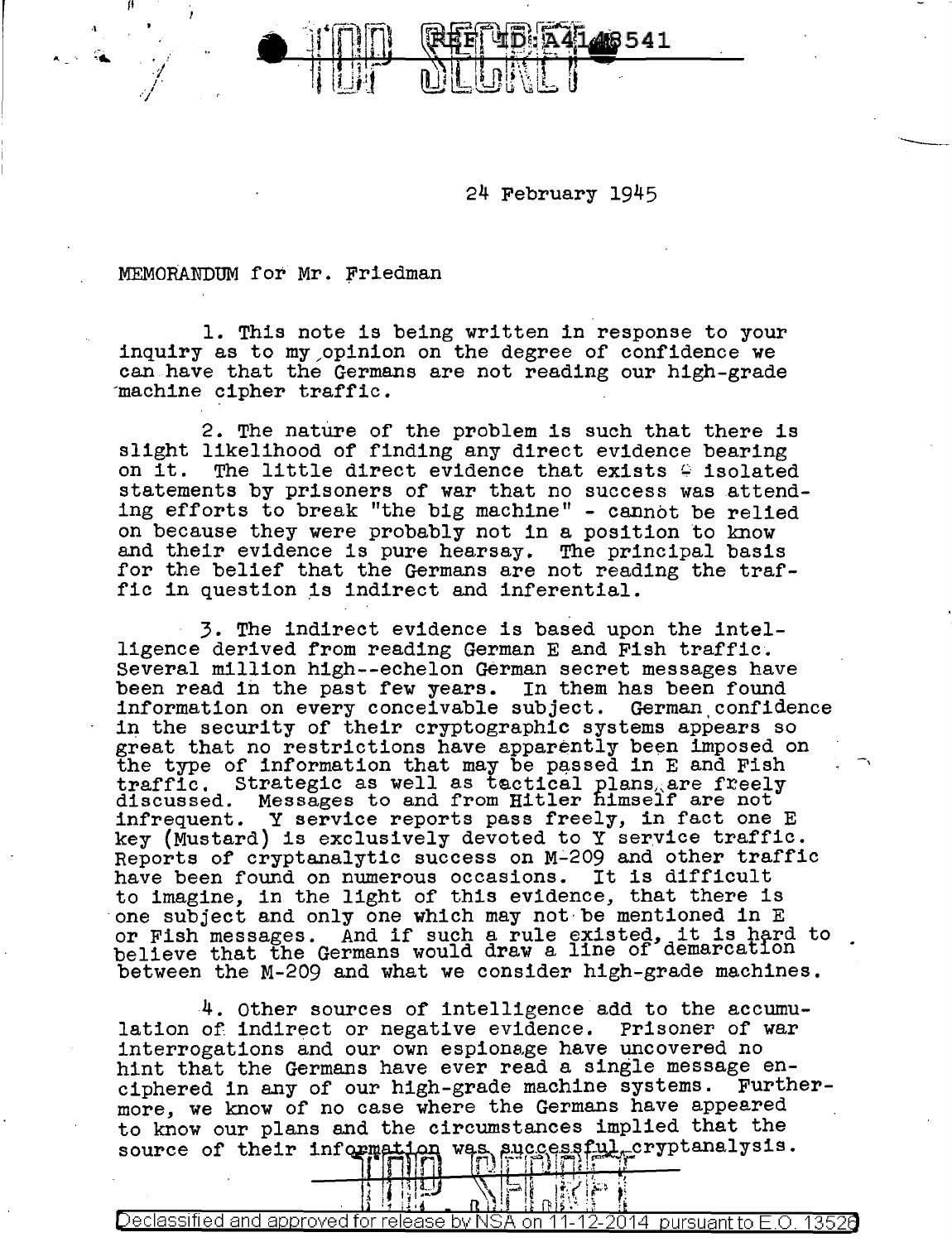

Although we have frequently heard of German use of IBM equipment in cryptanalysis, there is no evidence whatever that they possess any high-speed machinery of the type that would be essential even to attempt solution of some of our machine ciphers.

5. The inferential evidence is based upon German cryptography. We know so much about their cryptographic practices that we can deduce their cryptographic theories and thus determine the stage of development they have reached in cryptanalytics. The overwhelming evidence is· that they are far behind us and have no appreciation of solution techniques which we *now* regard as commonplace. We can see from their security precautions just what they are trying to guard against and can thereby reconstruct their cryptanalytic theories. A recent change in the method of selecting E indicators (designed to prevent the possibility of cillies) shows a very belated appreciation of the dangers inherent in the old system. The "CY" procedure indicates that they are blissfully unaware of the cryptanalytic techniques that have proved most succesful in reading E traffic. In the case of Fish, the introduction of the In the case of Fish, the introduction of the autokey feature shows that they may have appreciated that machine settings could be entirely reconstructed from messages in depth. The introduction of daily-changing wheel patterns The introduction of daily-changing wheel patterns in the summer of  $1944$  indicates that they may have finally realized the possibility of statistical solution despite their careful efforts to make the generated key completely random. But at the same time, it shows that they have no random. But at the same time, it shows that they have no conception of the possibility of rapid statistical solution with the aid of high-speed machinery because they continued ( and still continue) to send transmissions thousands of groups long without changing settings. Numerous other groups long without changing settings. illustrations could be cited - the foregoing are merely isolated bits of evidence.

6. If the Germans were reading our high-grade traffic they would inevitably realize that we are reading theirs.<br>They would know this both from the content of the messages and from the techniques which they had themselves employed. In such event, even though they were unable to adopt improved cryptographic systems and procedures, they would certainly impose drastic restrictions on the topics permitted to be discussed in. wireless messages.

7. Never having participated in any studies made on our high-grade machines, I cannot, from any personal knowledge, venture any opinion as to their inherent security. If, by any chance, the Germans have developed methods of analysis wholly beyond our conception they might, after the capture of some of our machines, be able to read traffic enciphered on them. But if we assume that they are so far ahead of us, we mus~k~ o assume that they have been able to I , n . . rr=:>r......, '- ~..;.c·- ' ~ i ! :j . ' t :I'"""' *s* .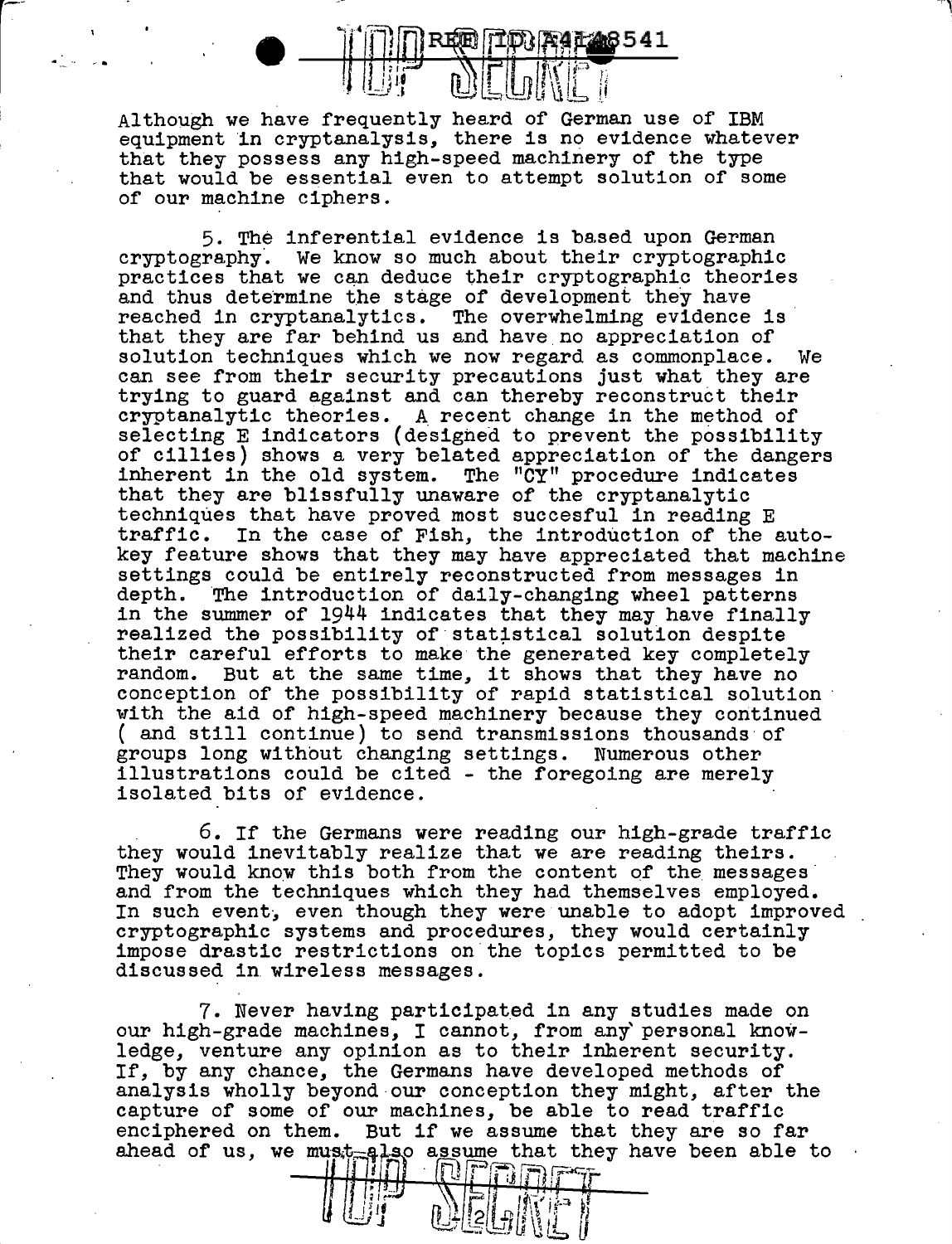UF 01.0KT ascertain the nature of these machines by cryptanalytic means and to recover the wiring of the rotors. I am sure that all security studies made on our machines:have assumed that they were in the possession of the enemy and, therefore, see no cause for undue alarm because they may now possess a few machines.

........ -?) \\ ·1;:;...i ''~(~ ~

8. I feel it advisable to replace all compromised rotors but do not believe this must be looked upon as an emergency measure which must be accomplished post-haste.<br>There are two reasons why I feel a change advisable. In There are two reasons why I feel a change advisable. There are two reasons why I feel a change advisable. I.<br>the first place, it is simply an additional precaution. preventing the possibility of cryptanalysis even of an occasional isolated message. But more important, if some key list were compromised, traffic on the captured models would be readable for the period covered by such list, whereas a change in rotors would reduce this danger.

WJF  $\curvearrowleft$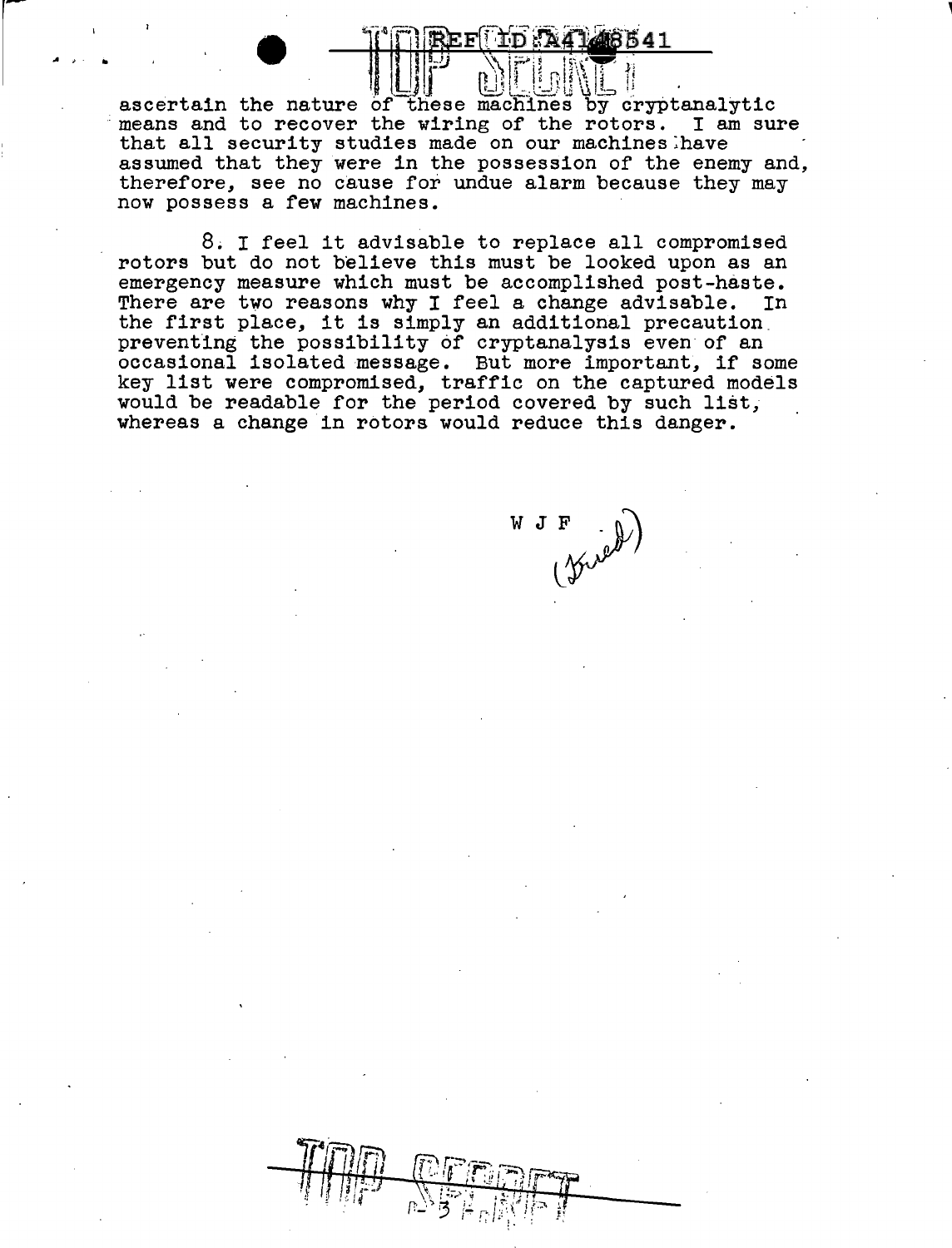moter for WFF REF ID: A4148541 1. Para. 3 says mo reparts from one agents that Germans are not reading this means more as endered evidence - of Para 4, 2nd sentence of my draft. 2. Para 5. 1st sentence may be too broad service we are reasonably sure that they must have known some of an lookical plans from M-209 solutions. (or compounies). 3. Para 7. 3rd line-suggest chaquez<br>"message" to "messages". 5ª line Auggest changing "have to employ to " would have to employ" or "had employed" 4. I think 8 b is too broad. The varible seffector is the finished but not the sale, exception. Engineer them, for example, has done more than make it havde to interest and regregate the loaffre.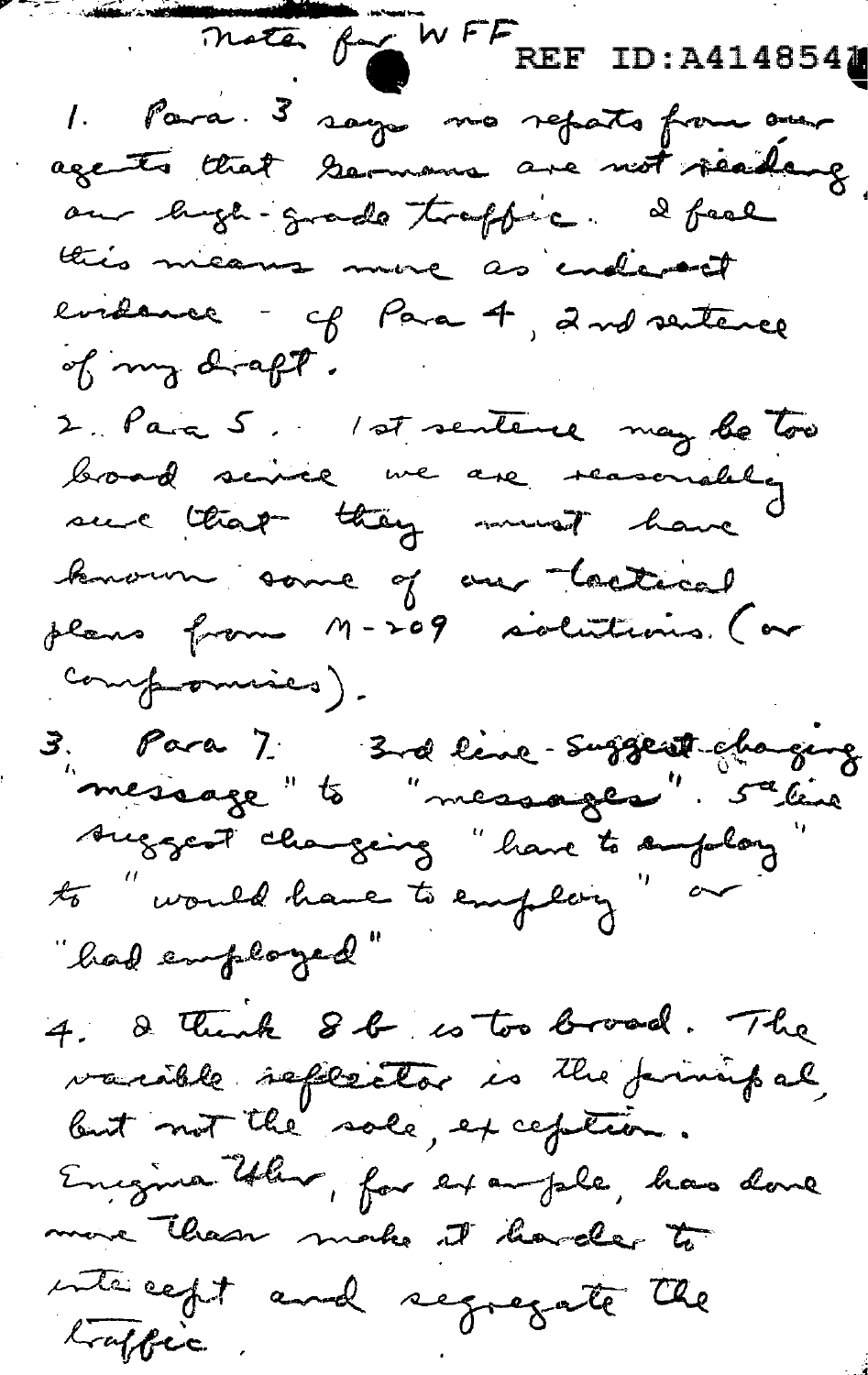5. Parce 9 - 3-2 PREF TD: A 178541 E "Sama" re Encloseer 6. Para 2 - There is some discrepance, on speeds. at 350 staps por seamed a 3 wheel run takes 50 seconds. not 40. also its neares 566. manutes than 565 and Both are nearer 9/2 hours than 9/4. But The errors are on the conversative side and therefore fechaps intentional. 7- Para 3. The highest Colosses was 5,000, per evenuel - mot 7,000 beneal - I think its a complete story, well prosented and very convenience  $w_{3}$ . 2.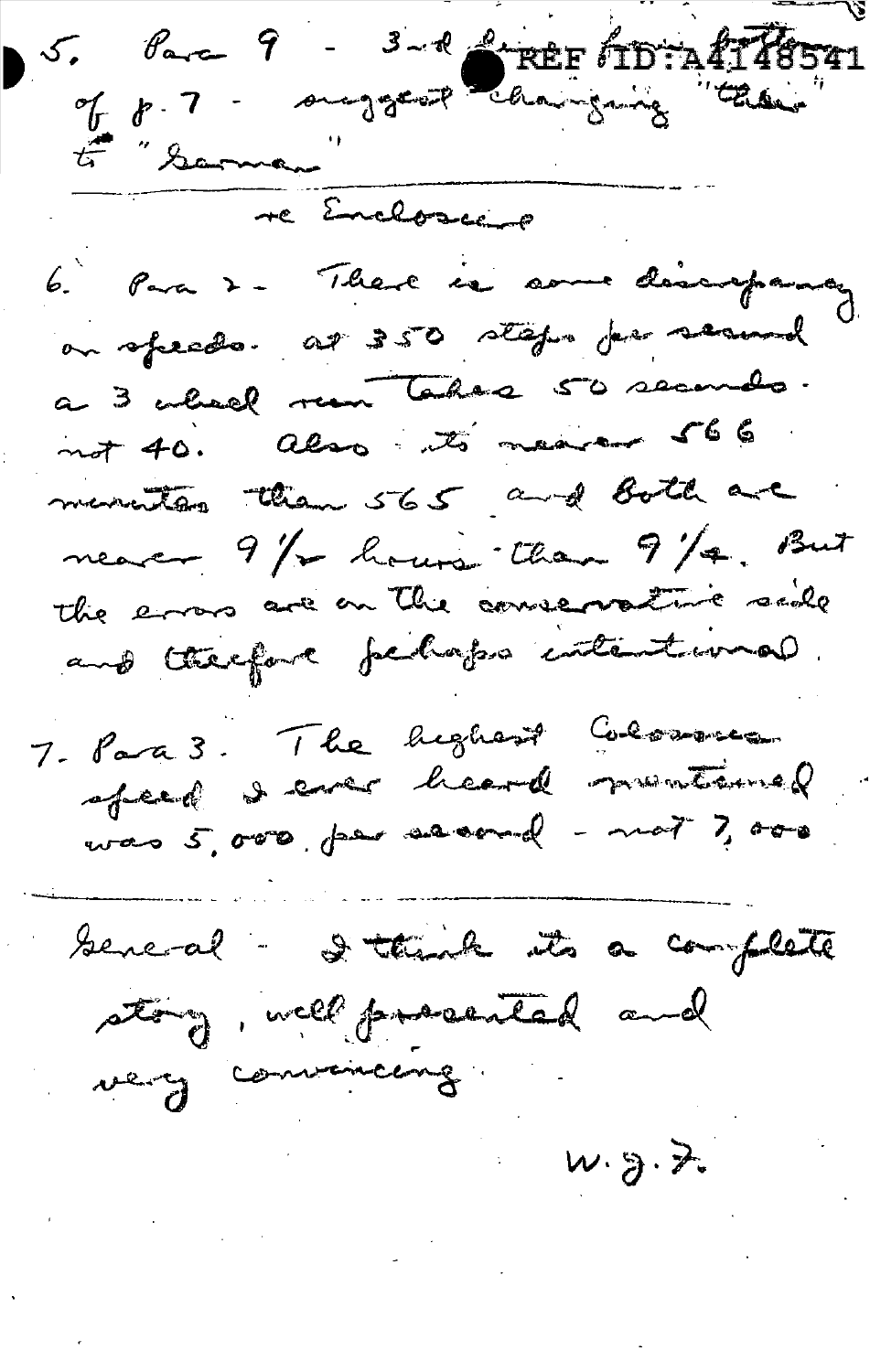541  $2160$  $60$  $\boldsymbol{\zeta}$ 40 230 つしぃ 2  $80640$  $6.1$  $\ddot{\circ}$ <u>r8</u>  $\overline{ }$  $640$ ४०  $\mathscr{E}^{\bar{\mathcal{V}}}$ لم<br>ما ひ  $\zeta$ G  $\sim$  $\circ$  $\mathcal{L}$ 9 Ó  $504$ daya ہ ط 9  $\sim$  0 <u>६</u><br>५  $365)$   $\frac{5}{2}$ in,  $390$  $1095$ Š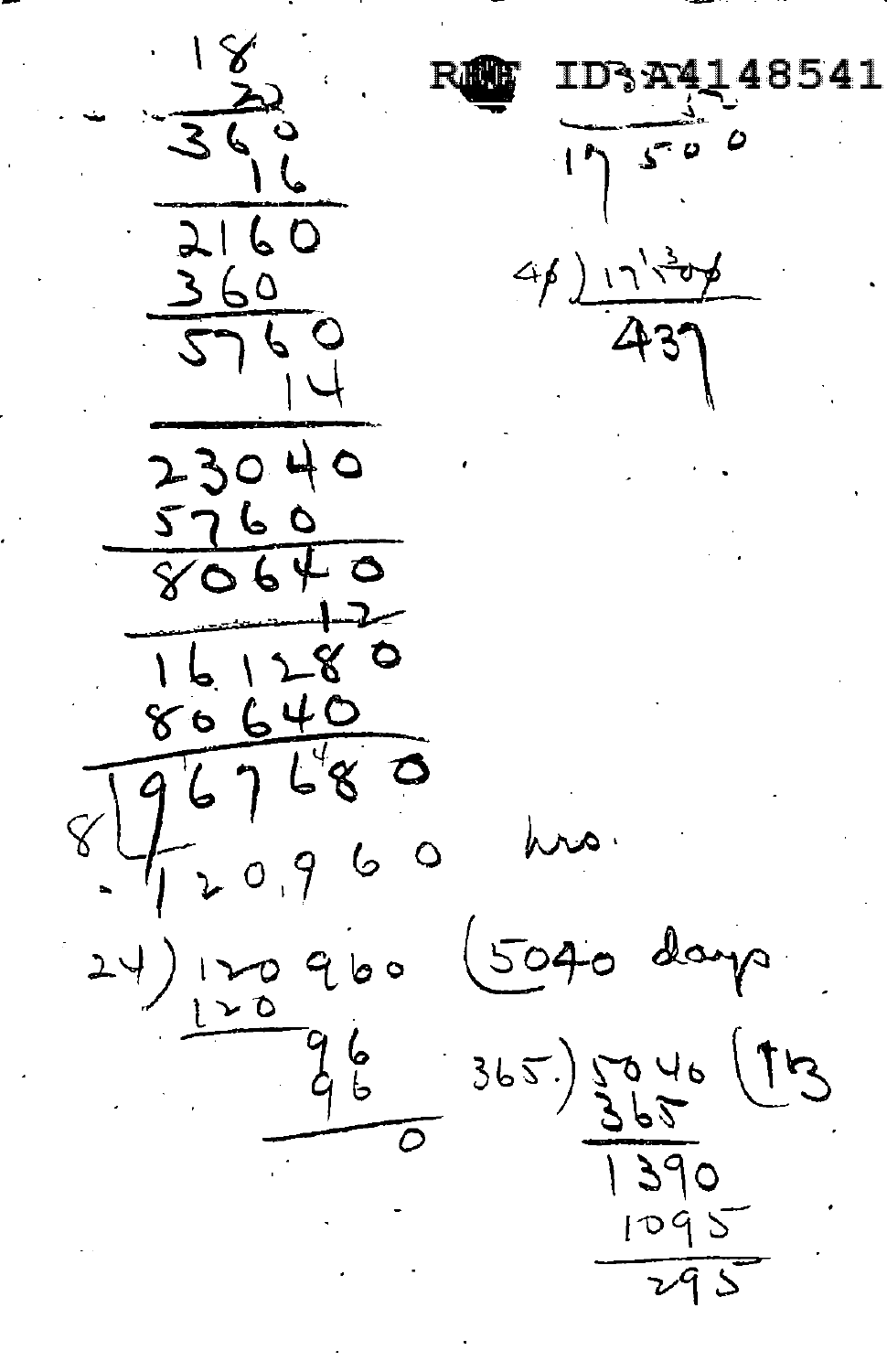$J$ ake  $9$  /4 ans **LR: 247485** There are 907,680 runs  $(9458840$  $525$  $967680$  $7.25 38400$  $8709120$  $895704$ 0,0  $\frac{1}{\sqrt{200}}$  $(4475 520$  $\hat{r}$ 86 Ø  $\sqrt{a}$ J ہ ۔ ، مت 1861  $9.3$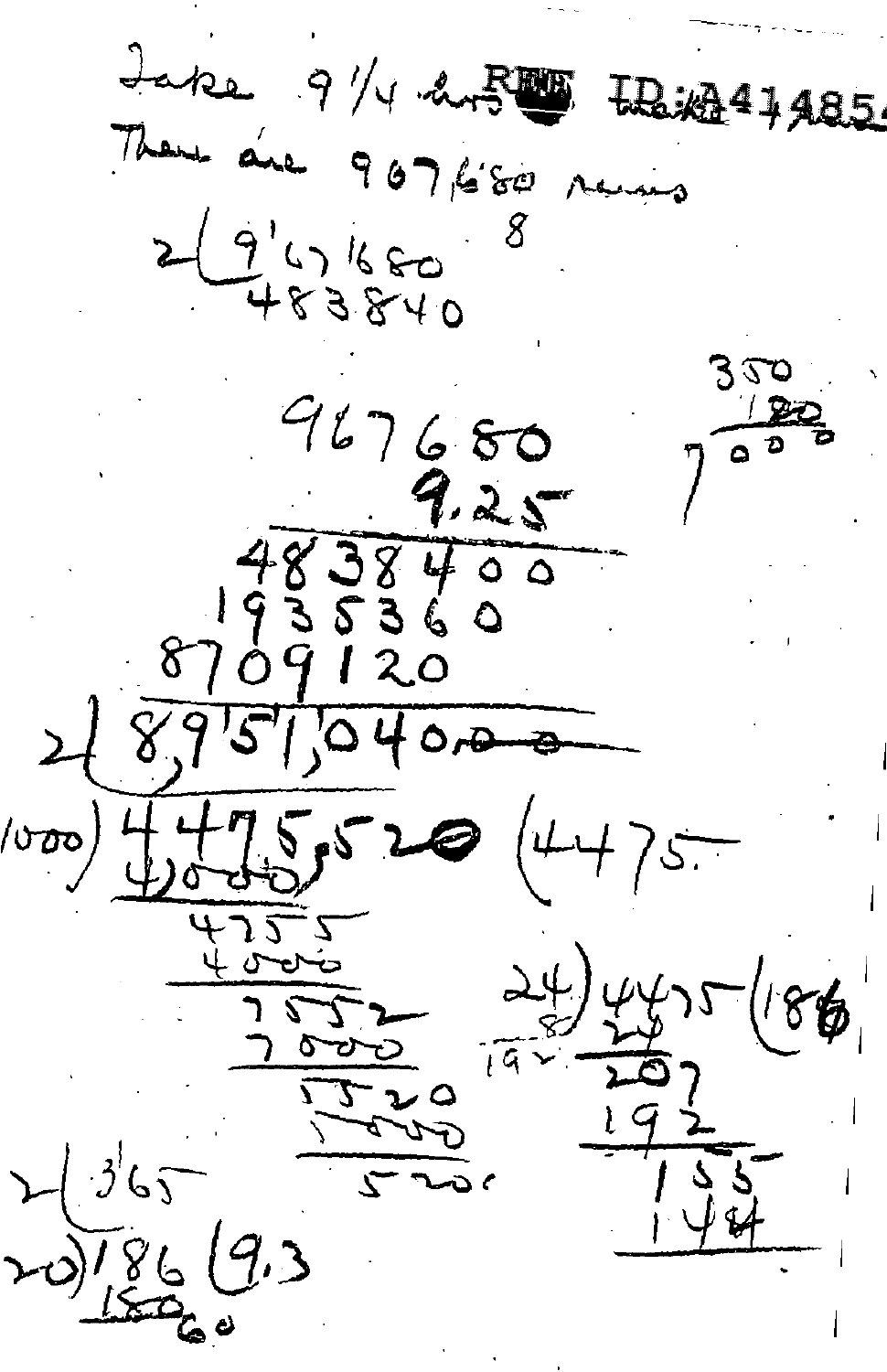:A4148541  $456$  $856$ <br> $52$  $\frac{1}{9}$  $881,376$  (3394) 350  $\sqrt{\frac{8}{}}$  $\begin{array}{c} \hline \phantom{0}3 \\ \phantom{0}0 \end{array}$  $rac{\sqrt{2}}{6}$  $60$ <br>  $60$ <br>  $60$ <br>  $60$ <br>  $60$ <br>  $60$ <br>  $60$ <br>  $60$ <br>  $60$ <br>  $60$ <br>  $60$ <br>  $60$ <br>  $60$ <br>  $60$ <br>  $60$ <br>  $60$ <br>  $60$ <br>  $60$ <br>  $60$  $(56576)$  $60)565$ <u> なる</u><br>25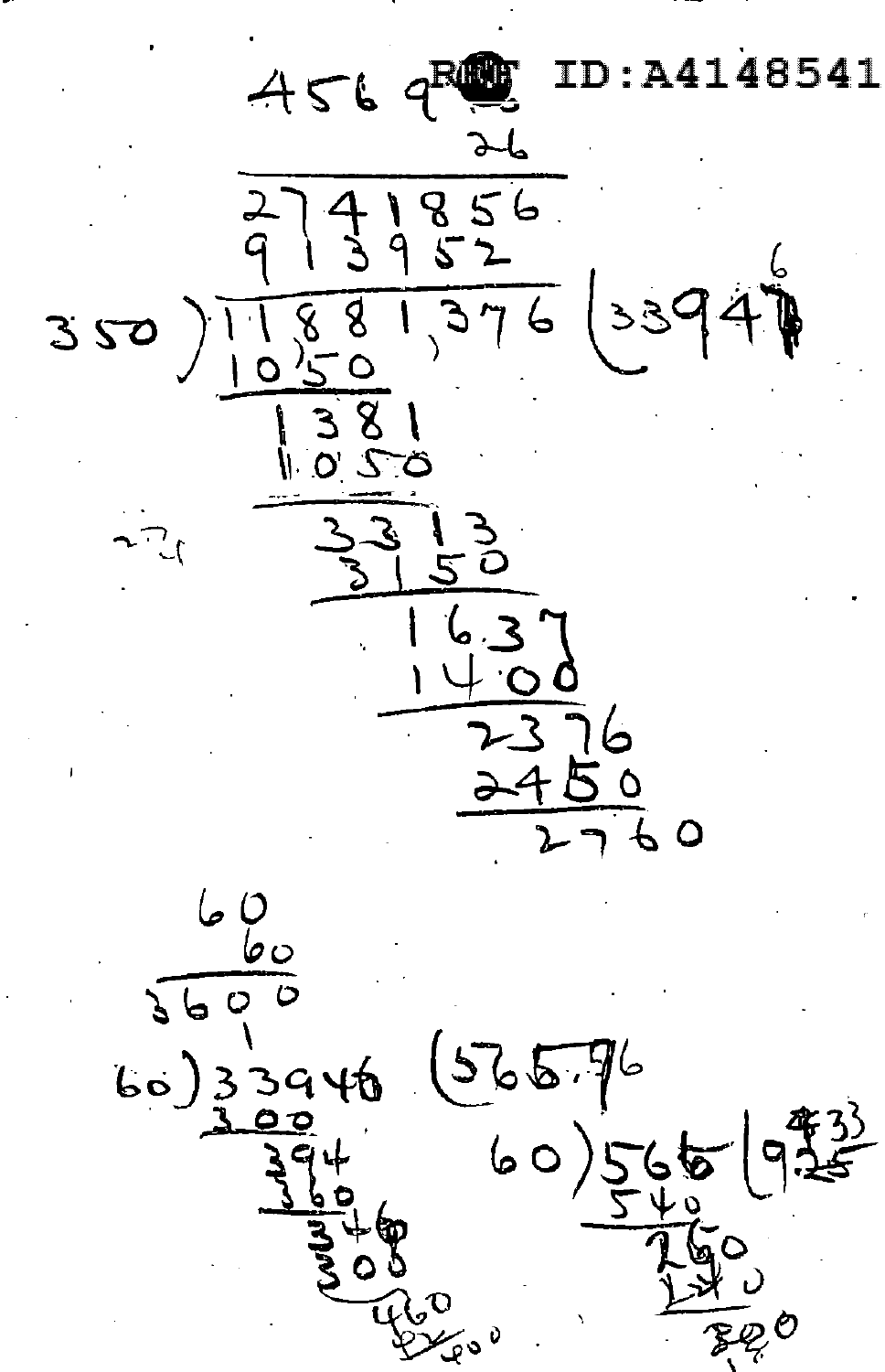Autor 10; 2414854

May 3-W rui 40 sec. 17,576  $X - X = 105456$ 003 - 30 imp/rec 456976 new H Marz same 4 Wrem 22 ruin  $(a)$ Rob-<br>Col Josepher<br>10 vos/sec theor, actually 7000/bec So / min for high  $1BM$  -Of Group were able to pead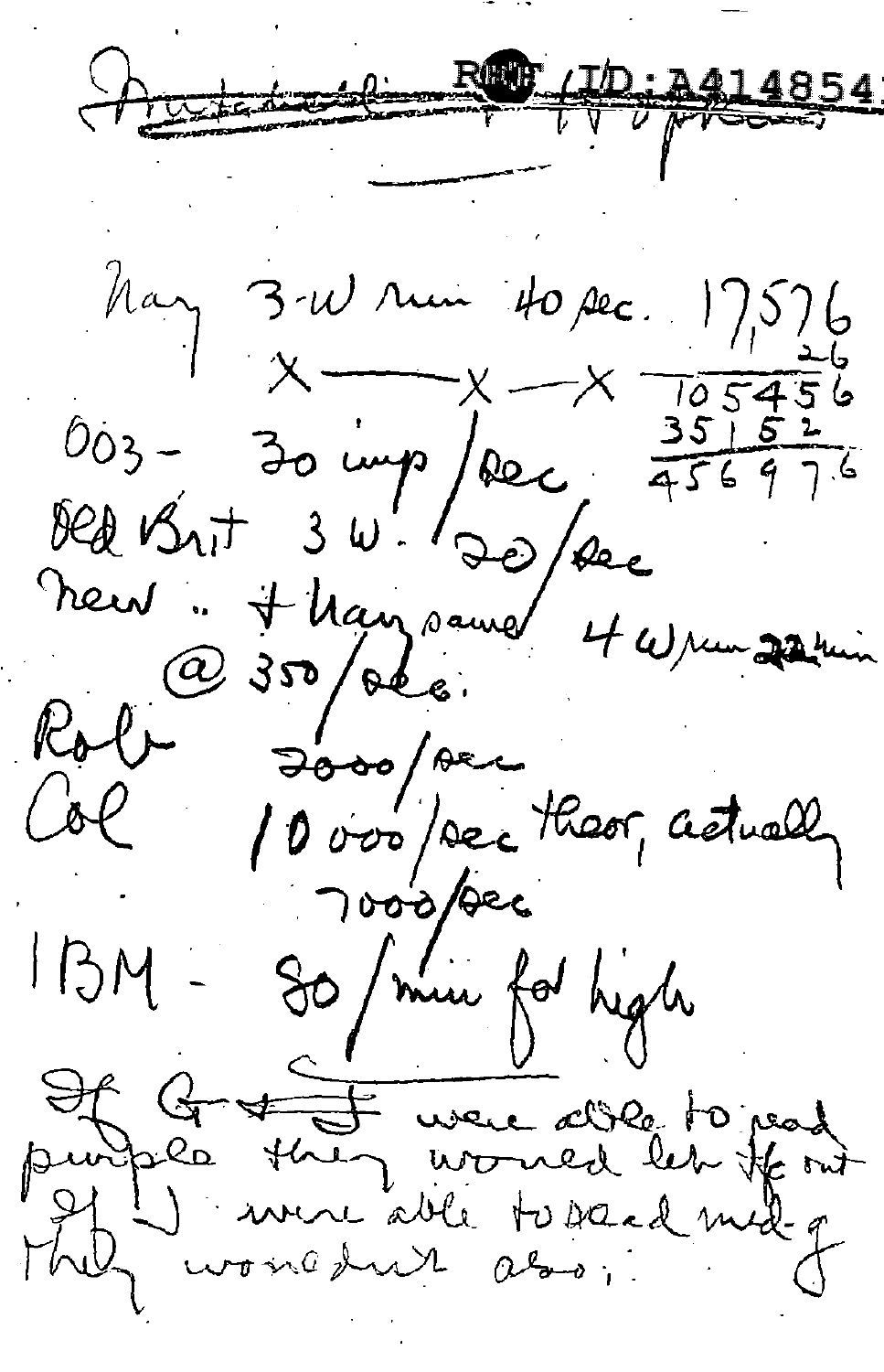Jermans part to 2010 2010 2010 Oltra over an Serecy of matter passed Fedat or greater in value flan Ultra Germans has passed With seen none. Goswie Ultra must go by counser, how could Fight If they could read ABA